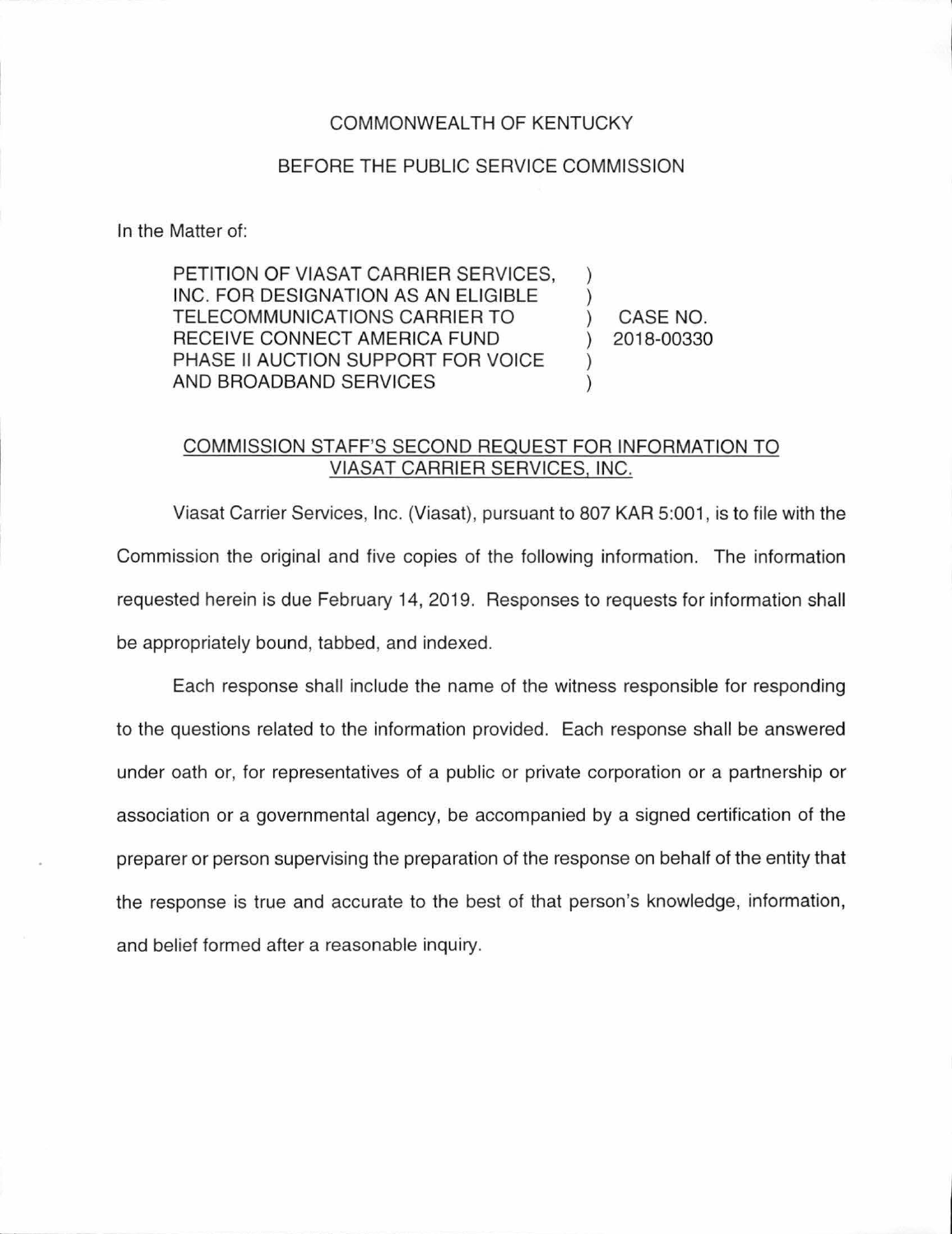Viasat shall make timely amendment to any prior response if it obtains information which indicates that the response was incorrect when made or, though correct when made, is now incorrect in any material respect. For any request to which Viasat fails or refuses to furnish all or part of the requested information, Viasat shall provide a written explanation of the specific grounds for its failure to completely and precisely respond.

Careful attention should be given to copied material to ensure that it is legible. When the requested information has been previously provided in this proceeding in the requested format, reference may be made to the specific location of that information in responding to this request. When applicable, the requested information shall be separately provided for total company operations and jurisdictional operations. When filing a document containing personal information, Viasat shall, in accordance with 807 KAR 5:001, Section 4(10), encrypt or redact the paper so that personal information cannot be read.

1. Refer to the comment received by the Commission from Hughes Network Systems, LCC, on January 25, 2018.

a. State and explain whether Viasat contends that it is not required to use an independent agency or organization to perform latency testing as described in Connect America Fund, Order, DA 18-710, 33 FCC Red 6509, para. 45, https://docs.fcc.gov/public/attachments/DA-18-710A1\_Rcd.pdf.

b. If Viasat agrees that it is required to use an independent agency or organization to perform latency testing, explain when it contends it is required to do so and how it will satisfy that requirement.

-2- Case No. 2018-00330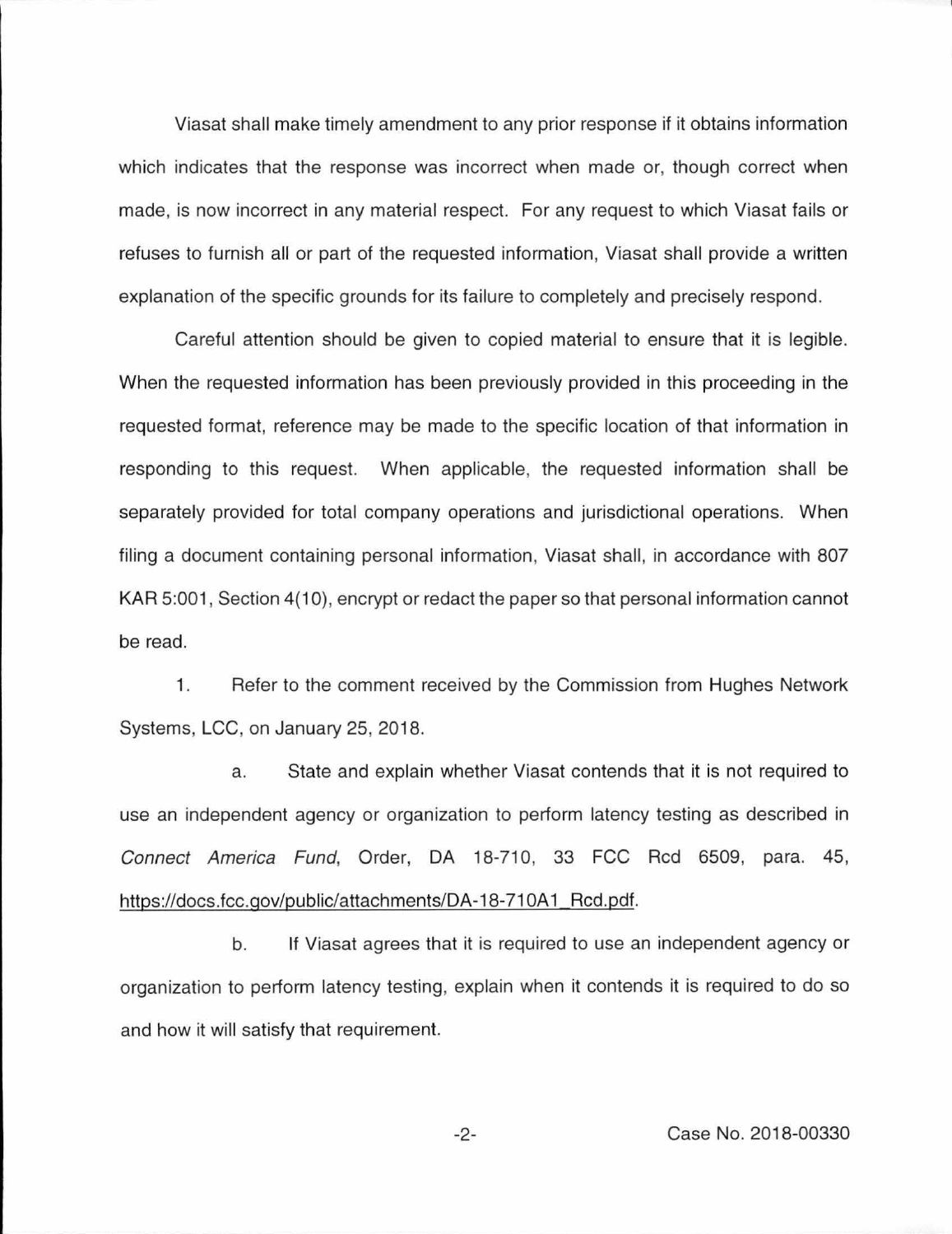c. State whether Viasat has retained an independent agency or organization to perform the latency testing described in the Order referenced above and, if so, describe all such testing and provide the results of all such testing, including the Mean Opinion Score (MOS) of each such test.

d. If Viasat contends that Viasat, Inc., was an independent agency or organization when it conducted the testing described in Viasat's response to Commission Staff's First Request for Information, provide every basis for Viasat's contention that Viasat, Inc., was an independent agency or organization as those terms are used in the Federal Communication Commission (FCC) Order described above.

e. Describe the voice quality test performed by Viasat, Inc.'s employees, including the number of calls made to perform the test, whether the persons called were randomly selected, the time during which the test was performed, and the MOS for the test.

f. Provide any further response to the comments of Hughes Network Systems, LLC, that Viasat deems necessary.

2. Refer to the FCC's waiver of the requirement that "winning bidders seeking an FCC ETC designation . . . demonstrate that it will satisfy applicable consumer protection and service quality standards" as described in WCB Reminds Connect America Fund Phase II Applicants of the Process for Obtaining Federal Designation as an Eligible Telecommunications Carrier, WC Docket Nos. 09-197, 10-90, Public Notice DA 18-714 (rel. July 10, 2018) https://docs.fcc.gov/public/attachments/DA-18-714A1\_Rcd.pdf. State whether Viasat contends that this waiver has any effect on the requirement in the FCC Order discussed in Item 1 above that high-latency providers demonstrate the

-3- Case No. 2018-00330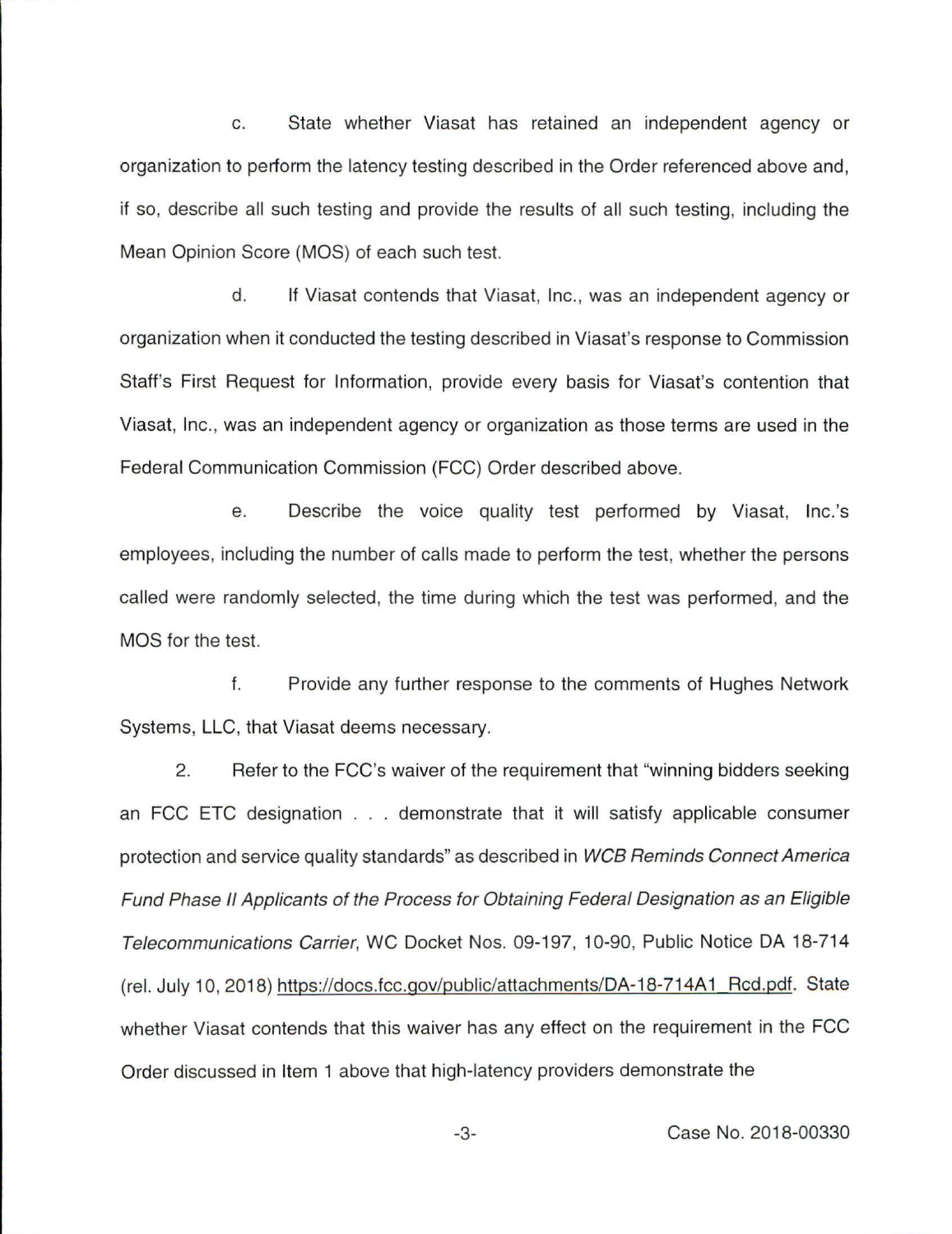performance of their voice service through tests by an independent agency or organization, and explain the basis of Viasat's contention.

3. State whether and, if so, explain why Viasat's voice telephone service will be able to operate in an emergency as required by 47 C.F.R. § 54.202(a)(2).

 $x R. P_{\text{unstr}}$ 

Gwen R. Pinson Executive Director Public Service Commission P.O. Box 615 Frankfort, KY 40602

DATED **FEB 0 6 2019** 

cc: Parties of Record